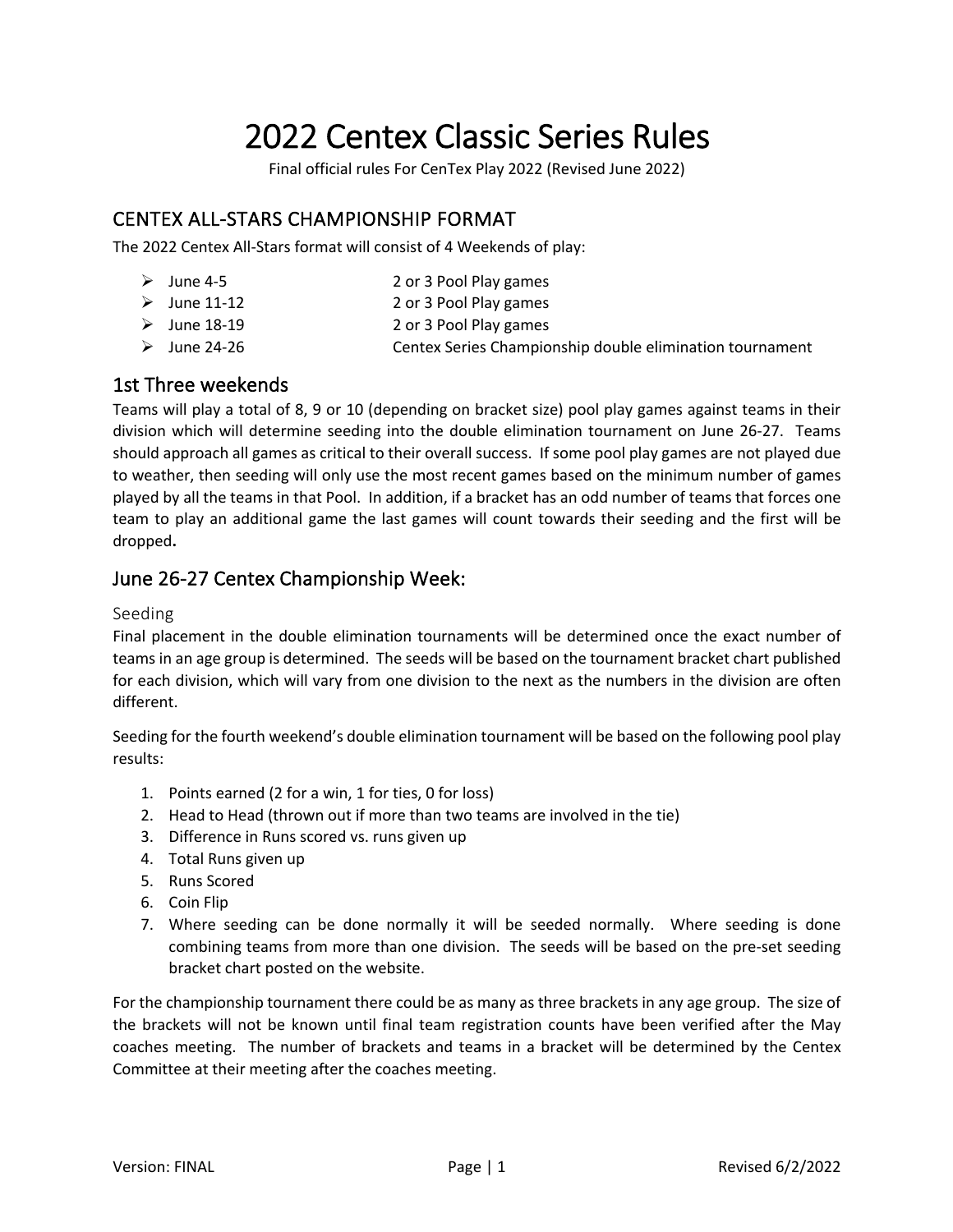Advancement to the Centex Championship Double Elimination Bracket will be based on performance in the 3 weeks of pool play. The top (TBD #) of division 1 teams will be placed in the National League Bracket. Any remaining division one teams will be placed in the American league bracket. The (TBD #) of slots remaining in the American League bracket will be filled by the top division 2 teams. If there are enough teams after filling out the National and American brackets in an age group, the remaining division 2 teams will be placed in the AAA Bracket.

\*\* The Centex Committee reserves the right to modify any and all formats if weather or other circumstances prevent play to proceed as outlined above.

# League Centex Championship Series:

The League Centex Championship series award goes to the league that accumulates the most points throughout the Centex Series. Points are awarded as follows. 3 Points for 1<sup>st</sup> place finishes in the National League, 2 point for all  $2^{nd}$  place finishes in the National League. 2 points for  $1^{st}$  place finishes in the American League, 1 point for  $2^{nd}$  place finishes in the American League, 1 point of  $1^{st}$  place finishes in the AAA League. Points will be awarded for final standing in only the final weekend championship tournament. In the event of a tie both league names will be placed on the trophy.

# Rainout Guidelines

In the event any pool games are rained out. We will try to make some up, if not possible they are eliminated and we move on to the championship weekend based on the largest number of games played by all teams in the division.

For example if 6 teams in a division have played 8 games and 1 team has played 9. Seeding for week 4 would be done based on the 8 game pool results only counting the last 8 games played by all teams in the division.

In the event of rainouts for the final weekend it is possible the tournament could be shortened to single elimination and or rescheduled for a later date.

These are general rainout guidelines and subject to change by the Centex committee if the need arises.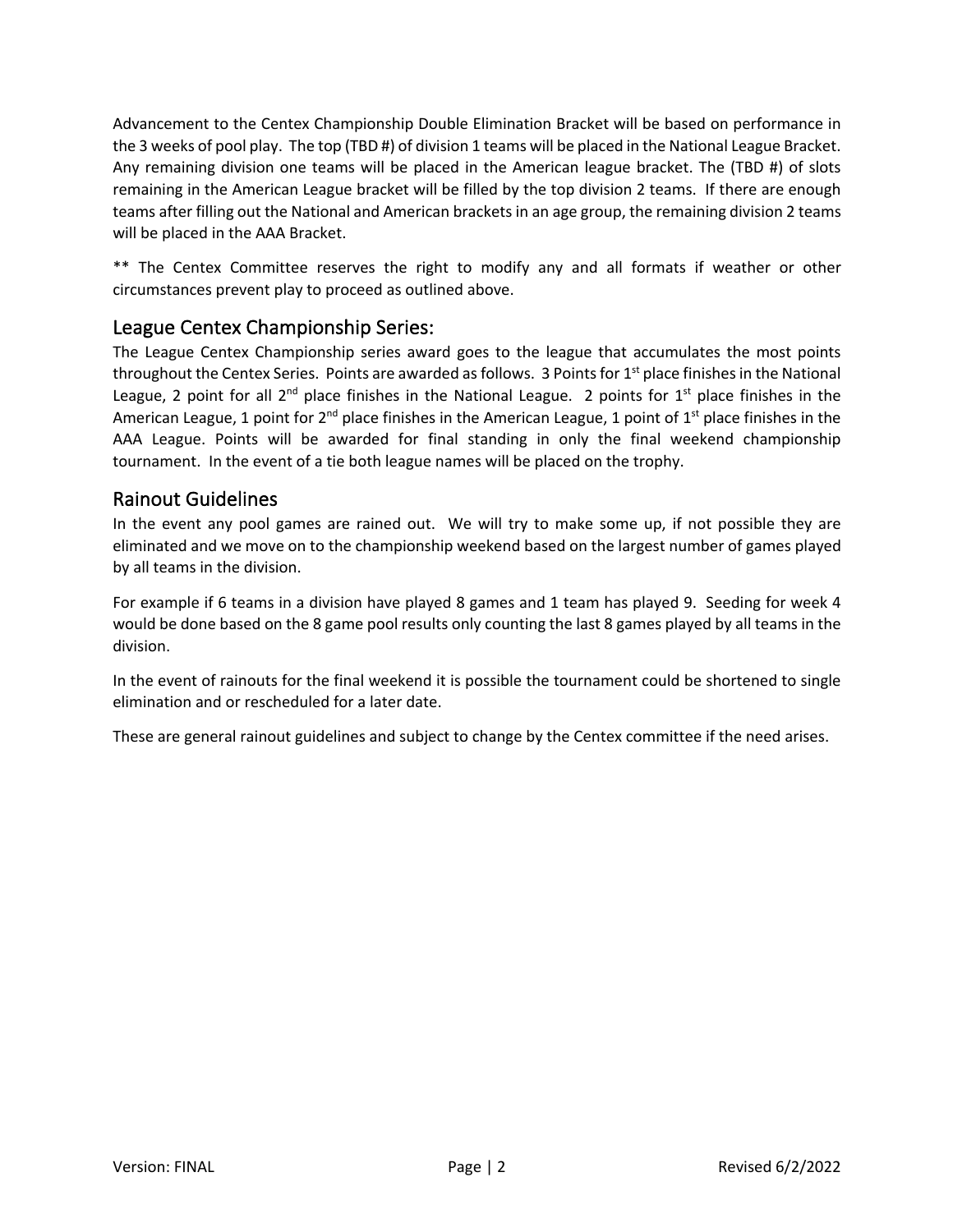# CENTEX RULES

(These rules are not final until after the Centex Managers meeting and may be amended by the Centex committee.)

2022 USSSA Baseball (Tournament) rules and regulations apply with the following additions and exceptions noted.

- **Let Transform Toler 2012 To Line Steps ARE IN AFFECT AT EVERY COMPLEX**. Any player, manager, coach or fan ejected from a game must leave the facility immediately and will serve a minimum 1 additional game suspension. During the suspension the ejected person may not be at the ballpark.
- In addition to the above suspension if a coach or manager is ejected from a game they will not be allowed back in the dugout or on the field as a coach for the remainder of the series. This means the whole month-long series not just that weekend. This additional suspension could be appealed to the 3 person Centex committee in charge of exceptions and be overturned allowing the coach back in the game. However, all appeals must be brought to the committee by a Centex league representative NOT BY THE COACH.
- $\ddot{\phantom{1}}$  League approved rosters along with copies of birth certificate to be available for opposing coach at anytime.
- **F** Rosters are limited to 12 players and must be turned in at the mandatory managers meeting prior to the start of the Centex series. Requests to carry more than 12 players must be approved by the exception committee.
- $\ddot{\phantom{1}}$  There are no formal protests allowed, any rules issues must be addressed on the field before play continues. There will be no protest of any judgment calls, only protests of pitching violations or rule interpretations. In the event of a protest the head coach and only the head coach will notify the plate umpire before the next pitch is thrown of their protest and must provide a copy of the rule being protested. If the plate umpire is unable to resolve the issue he will request the assistance of the designated onsite Centex committee member and the committee member will make the final decision. All protests will be resolved on the field between only the head coaches, umpires, and Centex committee member. No protests can be made after a game has been completed.
- $\Box$  Home team is responsible for keeping the official scorebook. Teams should confirm outs recorded and runs scored each inning to avoid any controversy
- $\ddot{\phantom{1}}$  Umpires will maintain official score cards that will be turned in to report scores and pitching. Score cards are final once they have been signed if not signed it is assumed the coach agrees with the umpire's card.
- $\Box$  No coolers with food or drinks can be brought into any of the parks, water bottles are ok, host leagues do not have to have water in dug outs
- $\frac{1}{2}$  Teams are responsible for cleaning up their dugouts after games
- $\ddot{\phantom{1}}$  The Centex Committee reserves the right to modify any and all rules and formats as seen fit by the Centex Committee.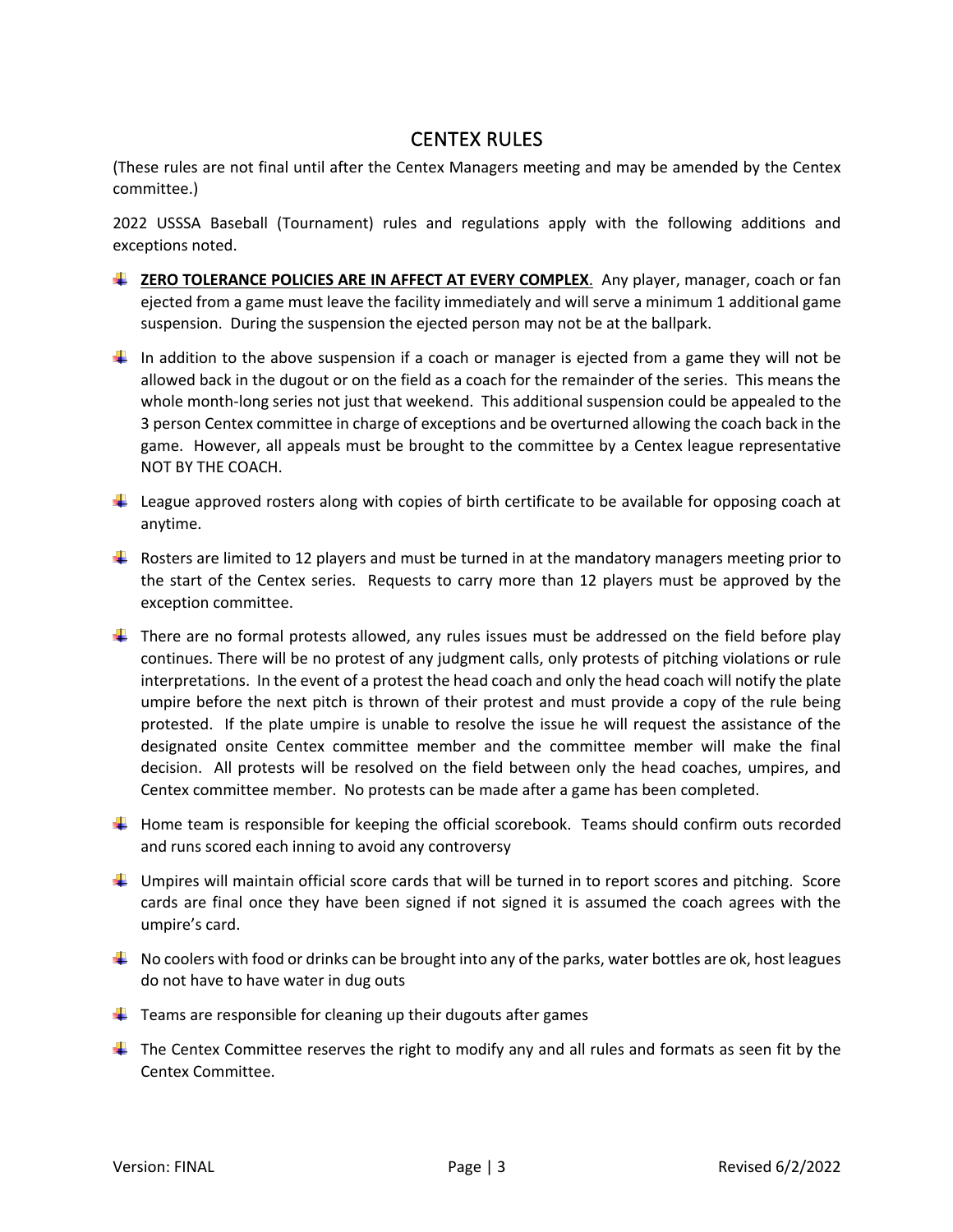# PLAYING RULES

No local rules will be enforced. Centex rules supersede all local rules. **AGE GAME INN BASE PITCH TIME DIST DIST RUN LIMIT PITCH LIMIT**

| field, Equipment and<br>Playing                                                           |       |      |   |         |           |                               |           |
|-------------------------------------------------------------------------------------------|-------|------|---|---------|-----------|-------------------------------|-----------|
| Safety                                                                                    | 5/6   | 1:00 | 6 | 55 ft   | <b>NA</b> | 5                             | <b>NA</b> |
| Playing field size for each of the divisions is<br>listed in the table. Base and pitching | 7/8   | 1:15 | 6 | $60$ ft | 40 ft     | 8 D I<br>5 D II               | <b>NA</b> |
| distances may vary slightly based on each<br>ball park.                                   | 9/10  | 1:25 | 6 | $65$ ft | 46 ft     | 8                             | 75        |
| Metal cleats are not allowed except for the<br>13-14U Division                            | 11/12 | 1:35 | 6 | 70 ft   | 50 ft     | 8 (Pool)<br>Open<br>(Bracket) | 85        |
|                                                                                           | 13/14 | 1:45 | 7 | 80 ft   | 54 ft     | Open                          | 95        |

**All bats** must be labeled with either of a BBCOR, 1.15BPF stamp or the official USA Baseball Stamp (USABat).

**1)** For ages 6 and under - The maximum diameter shall not exceed two and five eighths (2-5/8") inches.

**2)** For ages 7 and older - The maximum diameter shall not exceed two and three quarters (2 ¾") inches.

All bats must be commercially manufactured for baseball play, softball bats or bats altered after manufacture to reduce or add weight will not be allowed. It is the manager's responsibility to ensure compliance with this rule.

**Penalties** – Use of an illegal bat shall not be grounds for ejecting the player or declaring the batter 'out' except as follows: **A)** If the umpire discovers that a bat does not conform to the Centex bat rule stated above before a ball has been put in play, the umpire will remove the illegal bat from the game and issue a warning to the manager. Warnings will be recorded on the game card. **B)** If the umpire discovers that the bat does not conform to the Centex bat rule stated above after the ball has been put in play and before the next legal pitch, the defensive team will have the choice of the result of the play or the batter being called 'out'. If the batter is declared 'out', all runners must return to the base officially occupied before the pitch. **C)** A second offense incurred during the Centex series will result in the manager being ejected in addition to application of the first offense penalty.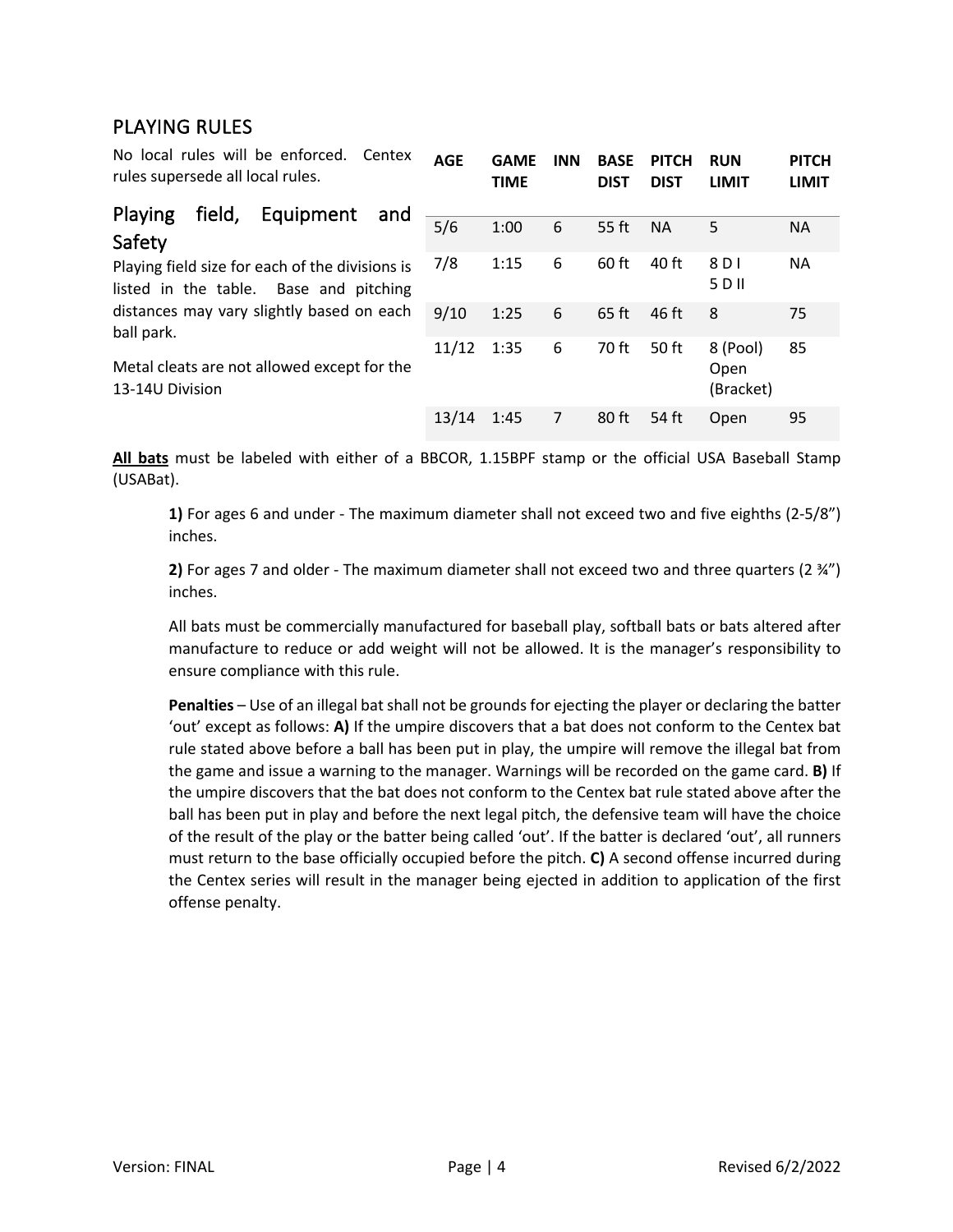# Pitching

Pitching regulations apply to 10U, 12U and 14U Divisions

Pitch Limits

Pitchers will be limited to the following pitches:

- 9-10U 75 pitches max per weekend series
- 11-12U 85 pitches max per weekend series
- 13-14U 95 pitches max per weekend series

A weekend series will begin Thursday at 12:00am and runs through the next Wednesday. For example, a 10U player can pitch a total of 75 pitches from Thursday at 12:00am through the next Wednesday

In the weekend series, the pitch count can be divided into separate appearances as long as combined total does not exceed appropriate pitch count max. (ex: In weekend series, starter goes (X) innings for a total pitch count of (X) (amount not exceeding max count) in first game series. That same athlete can be used in games of the same weekend series, up to the combined total pitch count max.)

If a pitcher reaches the limit imposed while facing a batter, the pitcher may continue to pitch until any one of the following conditions occurs:

- a) That batter reaches base;
- b) that batter is put out;
- c) the third out is made to complete the half-inning.

Exceeding pitching limits will result in a forfeit of the game if determined during the game or before the game card is signed by both coaches, coach is out of next game and player cannot pitch for remainder of the weekend.

Only official game pitches will count towards the count total (warm up pitches and bullpen prior to the game are not considered towards the total). Coaches should make every effort to monitor the athlete's bullpen and warm-up pitches and take this into consideration. For purposes of determining the maximum count total, only pitches delivered to the plate during game action are considered. If the umpire declares play dead, with a no pitch, the pitch will not count towards the total.

Each game will need an official pitch counter provided by the visiting team. The official pitch counter will not be allowed to be in the dugout for games. Coaches/team representative should meet between innings to verify counts reported to the umpire, which are then reported on the scorecards. Pitch counts will be certified at the conclusion of the game by the coaches signing the scorecard. It is recommended that both teams keep track of and retain documentation (such as taking a picture of the final scorecard or other method) on pitch counts in case of discussion between coaches and umpires. A count sheet will be provided on the website for coaches to print out for their teams to retain. **Penalty**: *Failure to report/verify pitch counts on the scorecard will be handled by the 3-Man Rules Committee; which could include a forfeit by both teams, removal of the manager(s) for the Series, and/or loss of player(s) pitching eligibility for the weekend Series, etc.* 

Regardless of limits established at Centex, coaches are cautioned to carefully monitor the number of pitches thrown by any player during the course of a game/series/practice. A young player's arms and muscles are still growing and developing. In addition, coaches are cautioned about using a catcher as a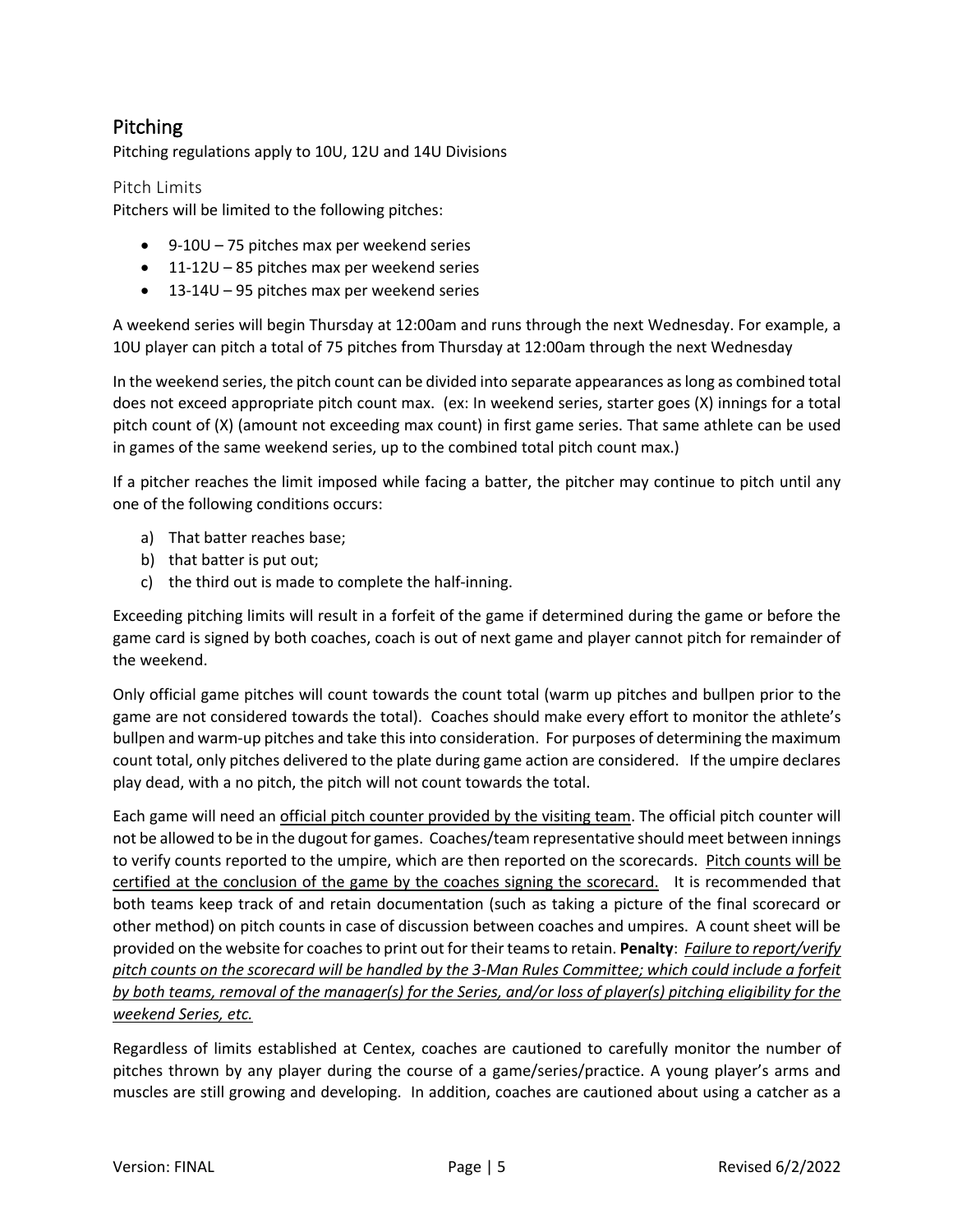pitcher in the same game for the same reasons outlined above. All other issues not covered above will be referred to the 3-Man Rules Committee, and their decision will be final.

**Coaches/Managers who allow pitchers to exceed pitching limits will forfeit the game if the violation is determined during the game, or before the game card is signed by both coaches. The offending Coach/Manager will be suspended for the next game and player cannot pitch for remainder of that weekend. A suspended Coach/Manager is not allowed to be at the park during while serving their suspension.** 

#### Warm-Ups

Beginning each half inning, pitchers will throw no more than five (5) pitches to the catcher. A relief pitcher is allowed eight (8) pitches. In case of an injury or an ejection, the umpires shall allow the relief pitcher an adequate time to warm-up.

#### Removal, Reentry

A pitcher must be removed from the mound after hitting 3 batters in a single game.

Pitchers may not re-enter the game as a pitcher once they are removed as a pitcher

#### Miscellaneous

The new MLB rule where the pitcher can no longer fake a pick off to third and then throw to  $1<sup>st</sup>$  will not be considered a Balk for Centex play.

# Starting and Ending a Game

#### Game Preliminaries

Each team must supply one new leather covered baseball for each game and one in fairly new shape.

Coin flip before each round robin/pool game determines Home team. In bracket play the higher seeded team is home except Championship game; team coming from the winner's bracket is the home team. The Championship game will be the final game for the 2022 season; there will be no "if" games.

It is the umpire's discretion to allow coaches to stand outside the dugout

#### Completing a game

All games will be normal time limits, no extended time is added or set number of innings for Championship or "IF" Games.

Unless the run rule limits apply the game will be played until time expires. Once time has expired if the visiting team is ahead more than the maximum number of runs allowed in an inning or the home team is winning the game will be called and the score recorded as it stands at that time. The game will not be called until time has expired unless the run rule (mercy rule) applies after a complete inning. Scores will not revert to a previous inning.

Complete games are 2 ½ innings if home team is ahead, 3 if visiting team is ahead. Run rules and time limits supersede

| Age   | Game<br><b>Time</b> | Inn | Run<br>Limit                  |
|-------|---------------------|-----|-------------------------------|
| 5/6   | 1:00                | 6   | 5                             |
| 7/8   | 1:15                | 6   | 8D1<br>5 D II                 |
| 9/10  | 1:25                | 6   | 8                             |
| 11/12 | 1:35                | 6   | 8 (Pool)<br>Open<br>(Bracket) |
| 13/14 | 1:45                | 7   | Open                          |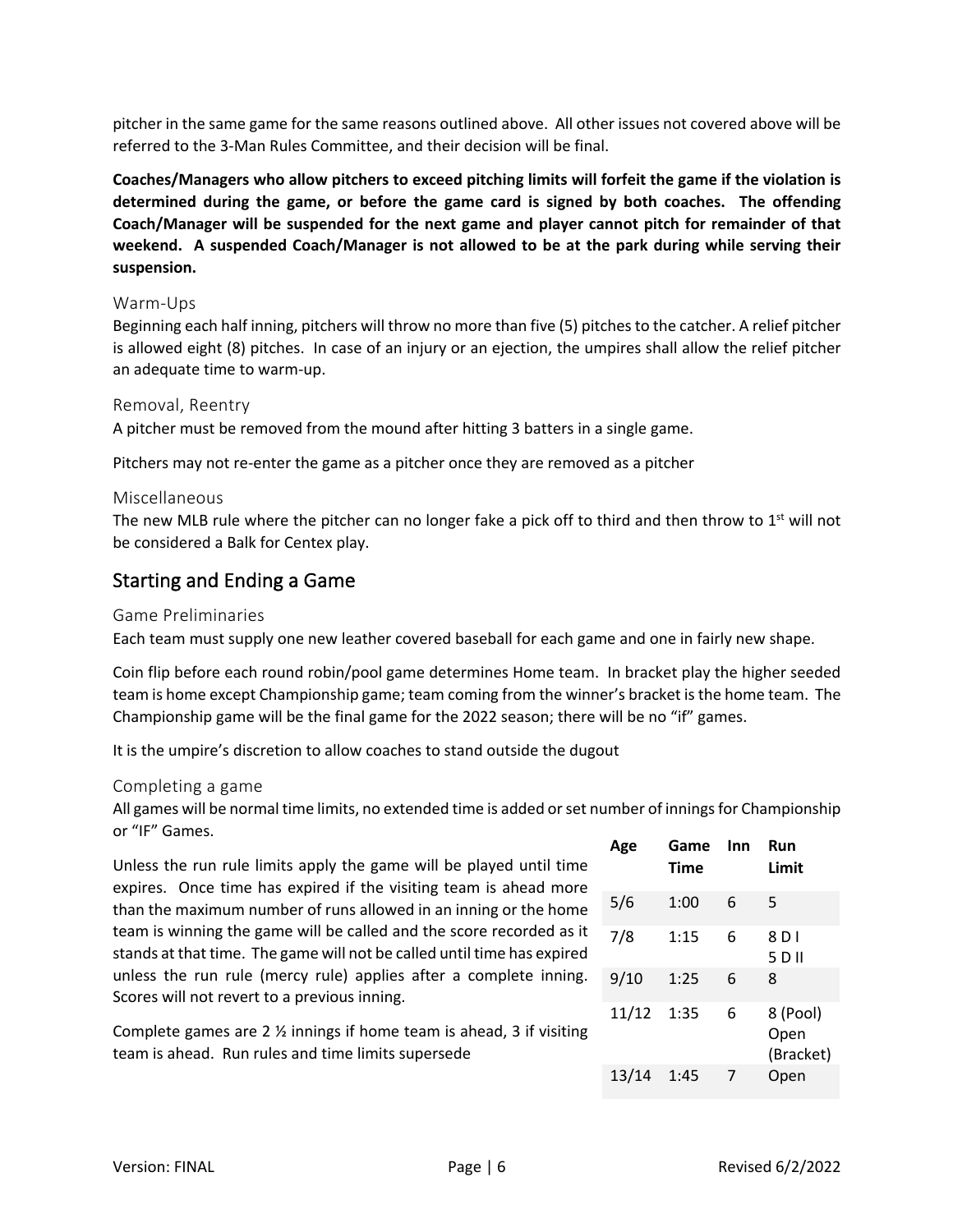Scores do not revert back to previous innings if time expires; the inning is completed; home team only bats if it is behind. All runs scored when umpire calls ball game are recorded even if game ends in the middle of an inning

Forfeits will be recorded as a 7-0 score;

Run Rules:

- 25 after 1 complete inning
- 20 after 2 complete inning
- 15 after 3 complete inning
- 10 after 4 complete inning
- 8 after 5 complete inning

Example 1: Ten minutes left in regulation play in a 5 run per inning game. Visiting team is up and ahead 6 runs. Play continues until time expires and the score is recorded as it stands at the end of the time limit.

Example 2: Seven minutes left in regulation play in a 5 run per inning game. Home team is up and trails by 6 runs. Play continues and home team bats until time expires, when time expires even if there are only 1 out the ball game will be stopped and the score recorded as it stood when time expired.

Example 3: Home team at bat and behind 3 in the bottom of the 5<sup>th</sup> of a 5 run per inning game when time expires. Play continues until the end of the inning.

#### Tie Games

Pool play games can end in a tie. If a pool play game completes 6 innings (7 in the 13/14) and there is still time left teams will play 1 additional inning using the California tie breaker (last recorded batter from previous inning occupies  $2^{nd}$  base with 2 outs). A maximum of 5 runs can be scored.

In Bracket play if the score is tied after regulation time or regulation innings the Texas tie breaker will be used until a winner is determined. The inning begins with bases loaded and one out. The last three batters from the previous inning will occupy the bases: last batter at  $1<sup>st</sup>$  base, next to last better at  $2<sup>nd</sup>$  base, second to last batter at  $3^{rd}$  base. Each team has an opportunity to bat. The game ends when one team is ahead at the end of an inning. No courtesy runners allowed for these runners.

# Batting Order, Batting, Runners

#### Roster

Teams must bat entire roster, there is open defensive substitutions except for pitching. Players arriving late can be added to the bottom of the order (notify other team and umpire)

Since Centex rules require that all players bat, there are technically no substitute players if a batter is injured and cannot finish their at-bat. Rather than the player being called out, the next batter can assume the injured player's at-bat; however, the injured player cannot return to the game at a later time.

Teams must have at least 9 players (6U/8U) or 8 players (10U/12U/14U) to play; if missing the last player, it will count as an out when that spot comes up to bat. Players arriving late can be added to the bottom of the order (notify umpire)

If a team starts with more than 10 (6U/8U) or 9 (10U/12U/14U) batters and loses a player an out will not be recorded unless the team drops below 10 or 9 players or if the player was ejected.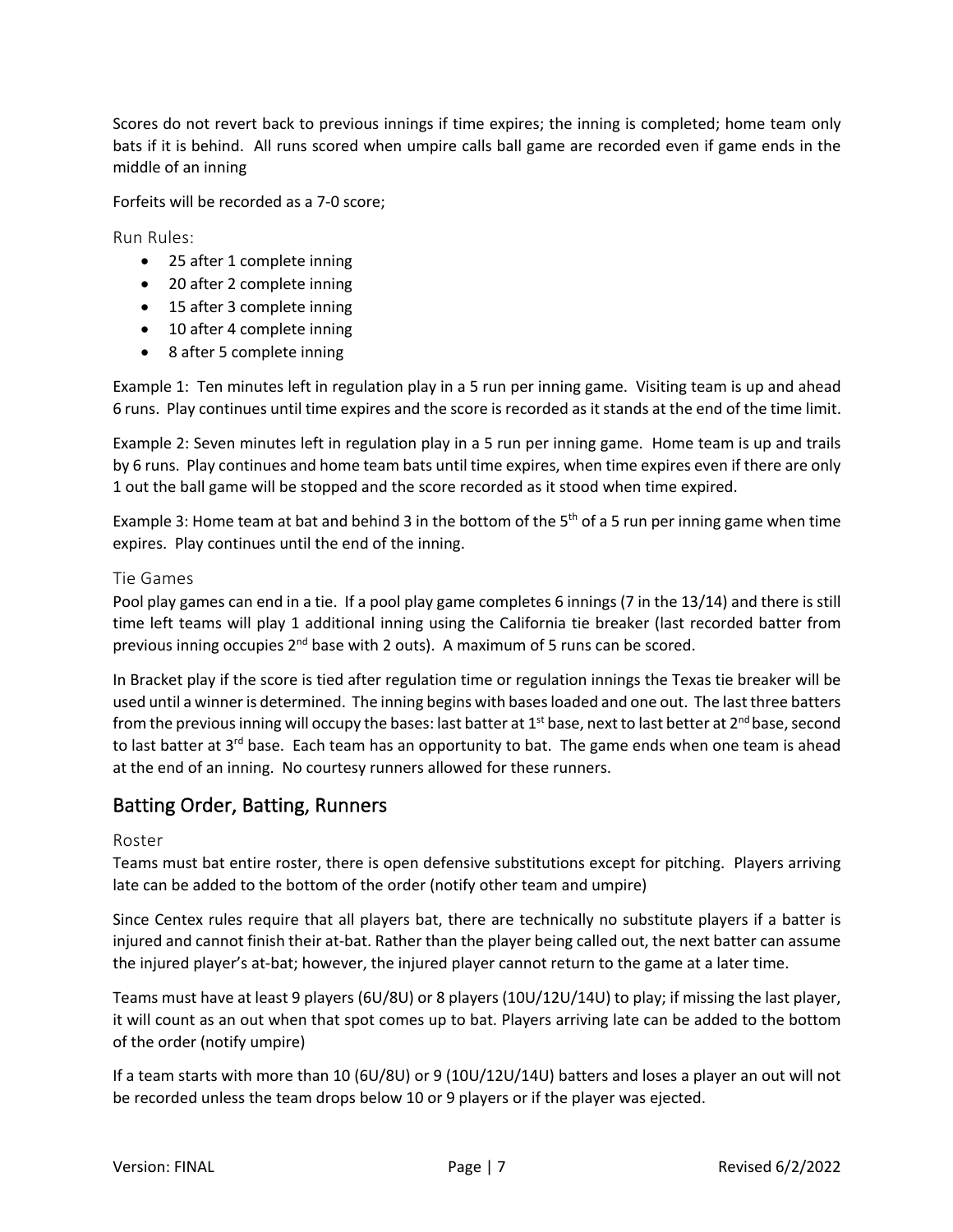### Batter

No slashing: if a batter squares to bunt and then swings at the pitch (slashing), with or without runners on base, the batter is out, the runners go back to their bases, and the third-base coach is given a warning. On the second offense, the batter is out, the runners go back to their bases, and the third-base coach is ejected.

Throwing the bat will result in 1 warning per player,  $2^{nd}$  occurrence will result in the batter being called out.

#### Runners

No head first slides when advancing bases, runner will be called out, diving back into a bag is ok

Runners should avoid contact, intentional contact or malicious contact in the umpires opinion can lead to player being called out and/or removed or ejected from the game

A squeeze is defined as a play where there is a runner on third base (this includes the situations where there are runners on base in addition to the runner on third) and in which the runner on third base starts home as the pitcher delivers the ball (this includes starting to advance home during the windup) and continues toward home, without stopping, while at the same time the batter attempts to put the ball in play via a bunt. This is NOT ALLOWED in order to protect the safety of the fielders, the runner, and the batter.

A safety squeeze is defined as a play in which there is a runner on third base (including the situations where there are runners on base in addition to the runner on third) and in which the runner on third pauses his advancement toward home plate as the batter squares to bunt and waits until the ball is in play before attempting to continue to advance toward home. This IS ALLOWED as it provides clear protection for the fielders and runner.

Stealing home is defined as attempting to advance to home plate during the pitch. Under this narrow definition, the runner may not steal home; however, this definition is not intended to limit other plays at the plate, but rather to provide protection to the runner, batter, and fielders. Runners may attempt to advance from third base to home plate, at their own risk, after the ball has crossed home plate and between pitches, including, but not limited to, the following examples:

- o When the ball gets past the catcher, either as a passed ball or wild pitch.
- o When the catcher attempts to throw the ball back to the pitcher after a pitch.
- $\circ$  When the catcher attempts to throw the ball to another fielder after a pitch.
- o When the pitcher is in possession of the ball on the mound, but has not yet begun the windup.
- o When the pitcher makes a pickoff move toward, third, second or first.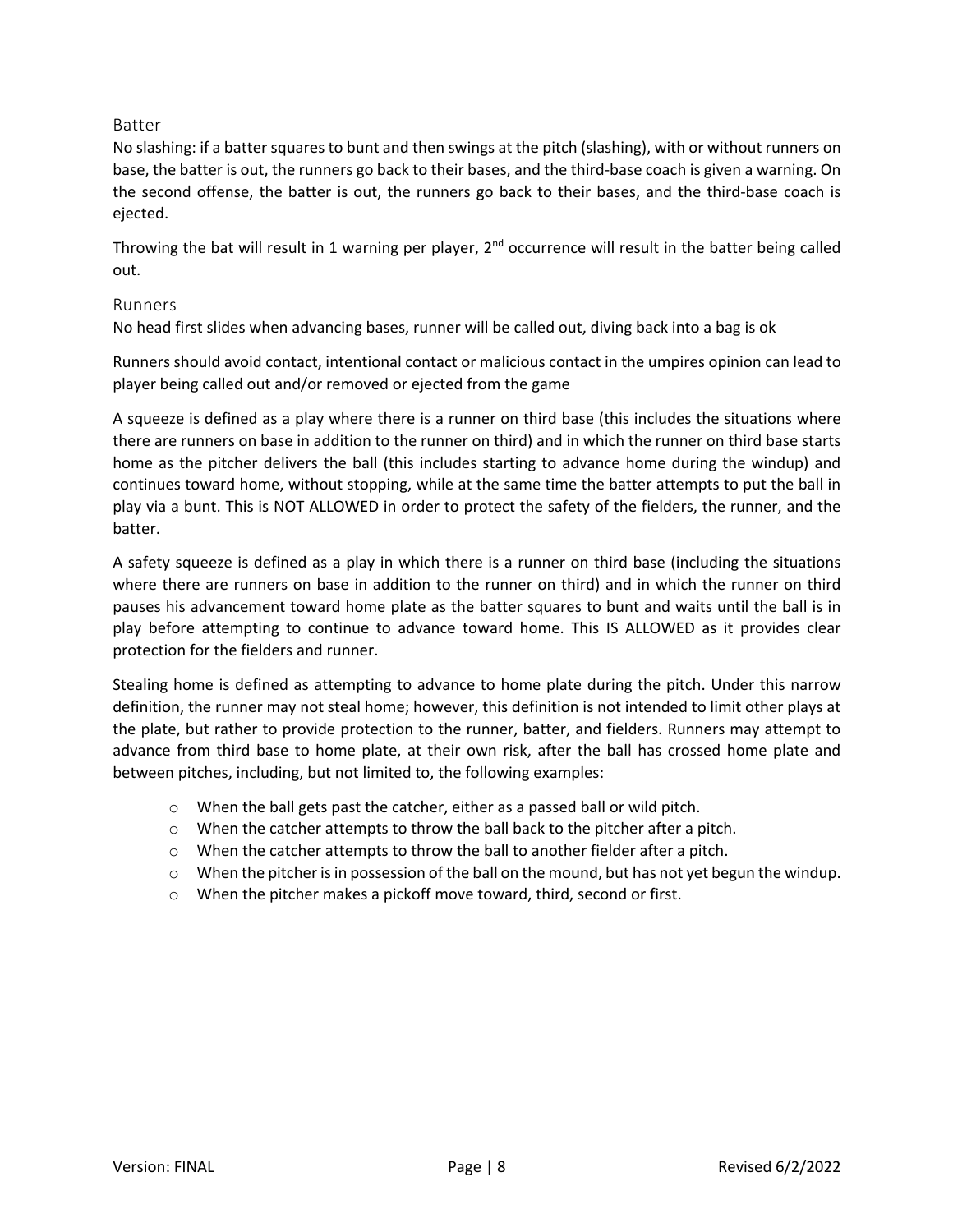# Division Specific Rules

### 6 and Under

- 1. No new inning to start after 1 hour.
- 2. Teams must have at least 9 players to play; if missing the  $10<sup>th</sup>$  player it will count as an out when that spot comes up to bat. Players arriving late can be added to the bottom of the order (notify umpire)
- 3. If a team starts with more than 10 batters and loses a player an out will not be recorded unless the team drops below 10 players or if the player was ejected.
- 4. Batted ball must pass the 10-foot arch in front of home plate, called foul if it does not pass the marked line.
- 5. Batter must have both feet in the box when hitting the ball.
- 6. Batters receive 3 swings per at bat, if  $3<sup>rd</sup>$  swing results in a foul ball, batter will be called out.
- 7. A strike will be called if a batter measures up at the "T" when a ball is on the "T"
- 8. Time should be called by the umpire when the ball is in the possession of an infielder and the lead runner hesitates; this is an umpire's judgment call.
- 9. Regulation leather covered baseballs will be used, no Riff Balls
- 10. Four outfielders will be used on defense; players cannot be stacked (no Rover) and must be at least 16 feet behind the bases.
- 11. A pinch runner (last out) may be used for a player that is injured while running the bases.
- 12. Any player that is unable to take their official at bat will be out for the reminder of the game. No out will be recorded unless the team falls below 10 players or if the player was ejected
- 13. Intentional walks are not allowed.
- 14. Defensive coaches are not allowed on the field of play (between the foul lines)
- 15. Catchers must wear a mask and chest protector, shin guards are optional.
- 16. A coach may be at home plate to assist the batter in getting set up at the tee, but the coach may not physically position the batter in such a manner as to direct the hit in a particular direction. The coach cannot physically set the batter to "pull" the ball, etc. The coach may tell the batter where he wants the ball to go and if the batter can position himself to hit it there, that is acceptable. The coach may not draw lines or make marks in the batter's box to indicate to the batter where to place his feet in order to hit the ball in a particular direction. The batters' feet must be completely within the batters' box at the time the ball is contacted.
- 17. The only tee that will be allowed for play by either team will be the tee provided by the host venue and Centex. The plate portion of the tee should sit directly on top of the home plate and should not be moved or positioned so that only part of the tee is in contact with home plate. The coach may only raise or lower the level of the ball, not move the tee to position the ball anywhere other than the middle of home plate.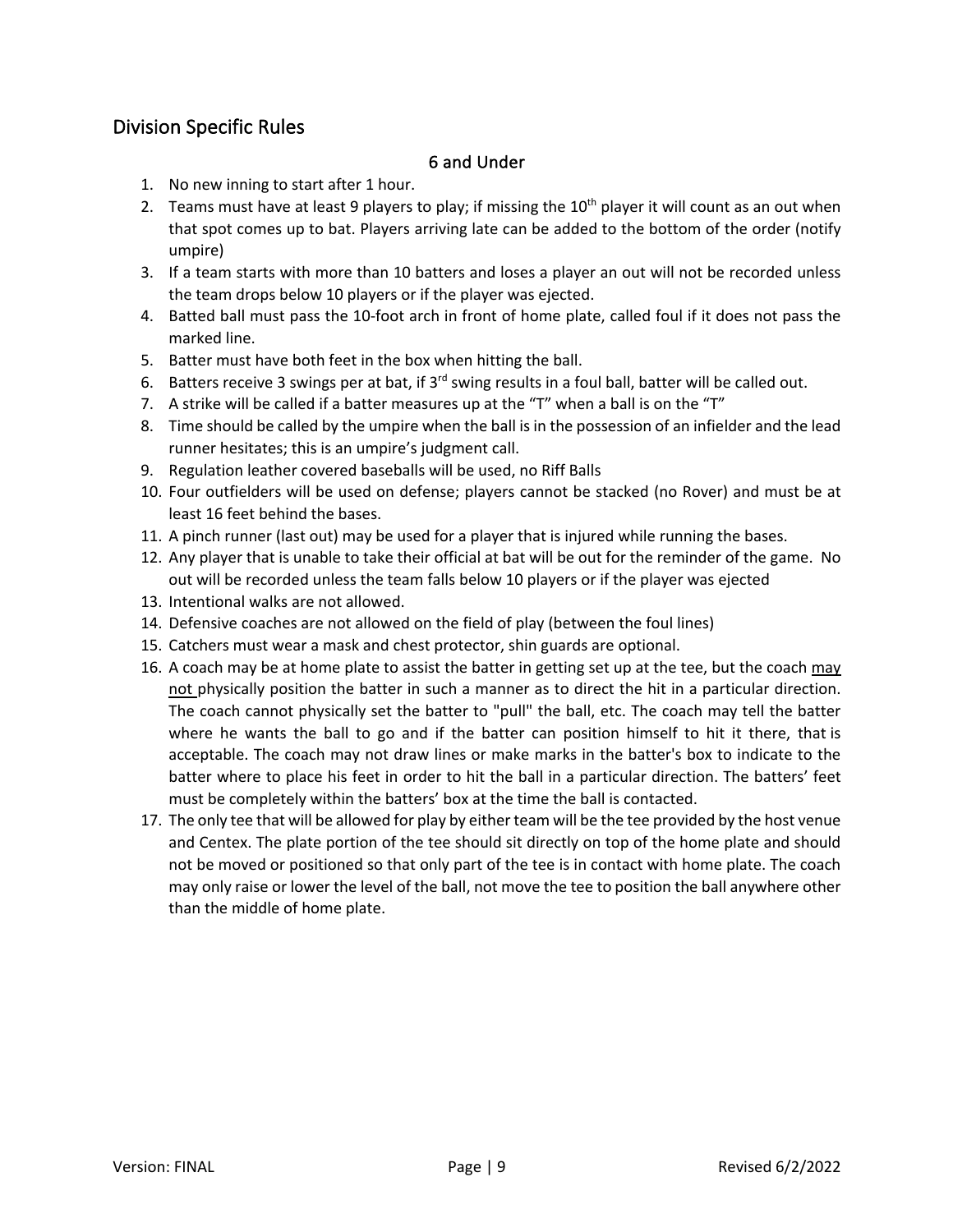- 1. No new inning to start after 1 hour & 15 minutes.
- 2. Teams must have at least 9 players to play; if missing the  $10<sup>th</sup>$  player it will count as an out when that spot comes up to bat. Players arriving late can be added to the bottom of the order (notify umpire)
- 3. If a team starts with more than 10 batters and loses a player an out will not be recorded unless the team drops below 10 players or if the player was ejected
- 4. Batters receive 5 pitches or three strikes per at bat; if a foul ball occurs on the  $5<sup>th</sup>$  pitch the batter will continue to hit until the ball is put in play, or the batter strikes out
- 5. Any hit ball hitting the coach-pitcher will be ruled a foul ball
- 6. The coach-pitcher is a "pitching machine" and cannot speak to anyone and cannot coach in anyway from the field. Coaching from the field will result in a warning from the umpire; a second occurrence will result in the removal of that pitcher.
- 7. A Coach-pitcher cannot be voluntarily changed in the middle of an inning
- 8. Time should be called by the umpire when the ball is in the possession of an infielder and the lead runner hesitates, this is an umpire's judgment call.
- 9. A pinch runner (last out) may be used for a player that is injured while running the bases.
- 10. Any player that is unable to take their official at bat will be out for the reminder of the game. No out will be recorded unless the team falls below 10 players or if the player was ejected.
- 11. Four outfielders will be used, players can be stacked (rover allowed) and must be on the outfield grass when the ball crosses the plate
- 12. Intentional walks are not allowed
- 13. Catchers must be in full gear (Mask, chest protector, shin guards & cup), catcher's mitt is optional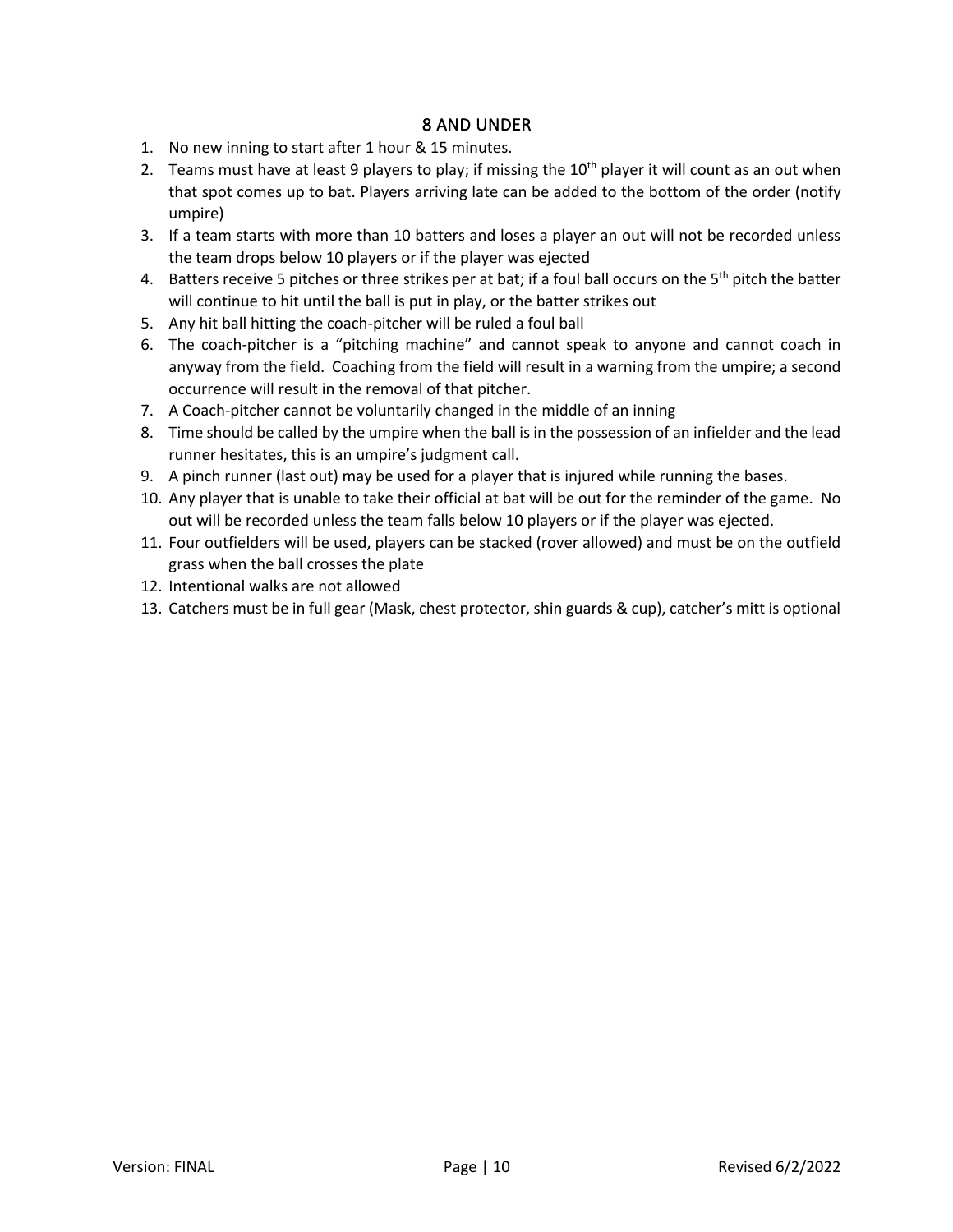- 1. No new inning to start after 1 hour & 25 minutes.
- 2. Teams must have at least 8 players to play; if missing the 9<sup>th</sup> player it will count as an out when that spot comes up to bat. Players arriving late can be added to the bottom of the order (notify umpire)
- 3. If a team starts with more than 9 batters and loses a player an out will not be recorded unless the team drops below 9 players or if the player was ejected.
- 4. No slashing if a batter squares to bunt and then swings at the pitch (slashing), with or without runners on base, the batter is out, the runners go back to their bases, and the third-base coach is given a warning. On the second offense, the batter is out, the runners go back to their bases, and the third-base coach is ejected.
- 5. A pitcher must be removed from the mound after hitting 3 batters in a single game.
- 6. Pinch runners are allowed anytime for the pitcher or catcher of record or for a player injured during an at bat or while running. The last out will be the replacement runner. It does not have to be the last batted out just the last out. In the event there have been no outs yet recorded in the game there can be no substitute runner until there is an out recorded.
- 7. Any player that is unable to take their official at bat will be out for the reminder of the game. No out will be recorded unless the team falls below 9 players.
- 8. Catchers must be in full gear (Mask, chest protector, shin guards & cup), catcher's mitt is optional

### *Division I and National League*

- a. Play open bases just like 12U and 14U.
- b. Balks only one warning per game per team.
- c. Squeeze play, as defined in the rules section, is NOT ALLOWED.
- d. Safety squeeze play is ALLOWED.
- e. Stealing home, as defined in the rules section, is NOT ALLOWED.
- f. Advancing to home between pitches and during the other situations called out in the rules section is ALLOWED.
- g. If in the umpire's judgment, based on the perceived intent of the runner, the offensive team violated the rules related to squeezes and stealing home, the 3rd base coach will be ejected.

#### *Division II, American League and AAA League*

- a. Runners must remain in contact with the base until pitch crosses the plate (closed bases). Penalty: If the runner leaves early a "team" warning will be issued. The second occurrence will result in the runner being called out by rule and does not have to be tagged out.
- b. Batter will not be allowed to advance to first on an uncaught 3<sup>rd</sup> strike. The batter is out on strike three, whether or not the pitch is caught.
- c. Safety squeeze plays are ALLOWED; must still follow the closed bases directive.
- d. Advancing to home between pitches and during the other situations called out in the rules section is ALLOWED.
- e. Runners may advance at their own risk from the time the pitch has crossed the plate up until the time that they must return to and remain in contact with their base in preparation for the next pitch.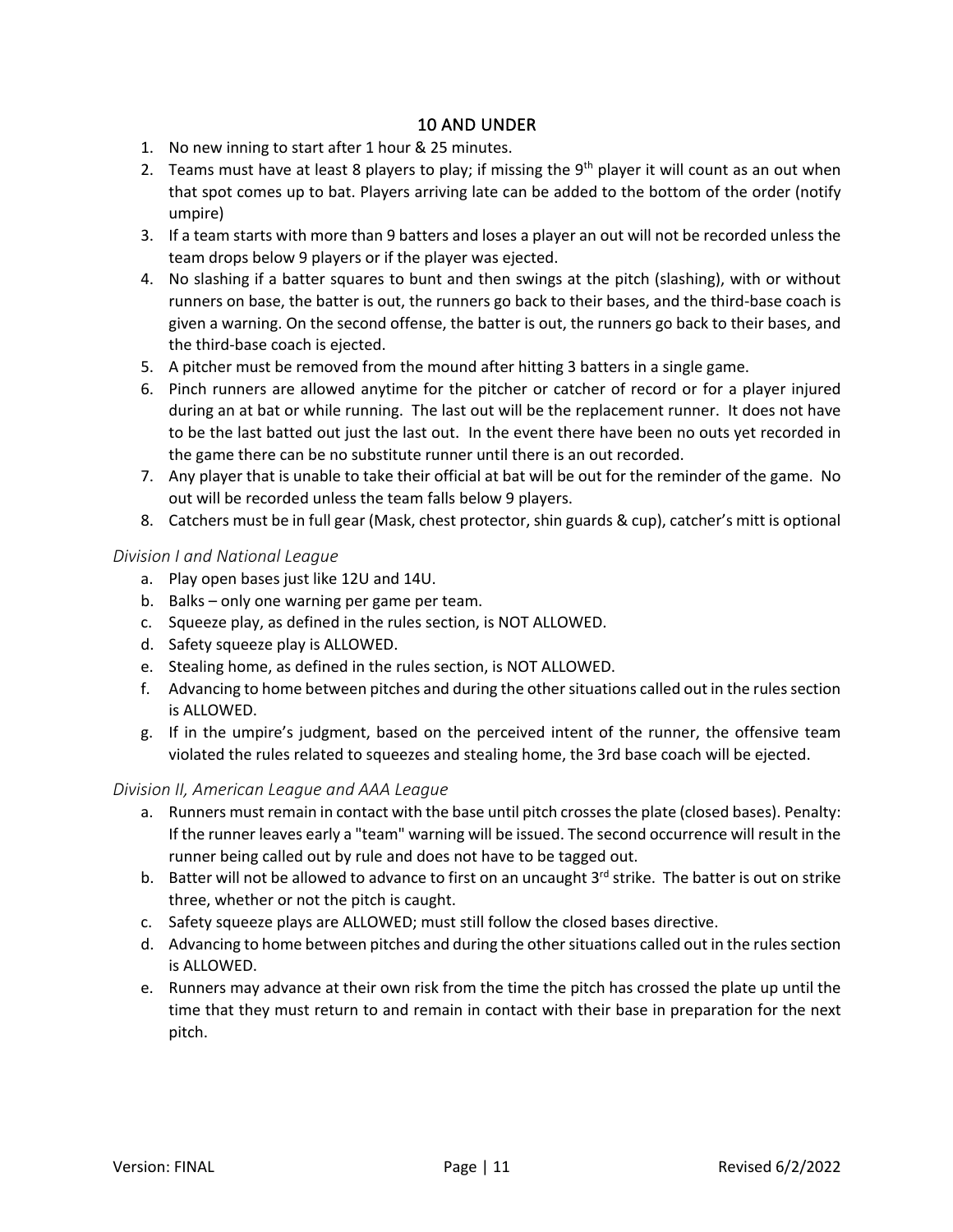- 1. No new inning to start after 1 hour & 35 minutes.
- 2. Teams must have at least 8 players to play; if missing the  $9<sup>th</sup>$  player it will count as an out when that spot comes up to bat. Players arriving late can be added to the bottom of the order (notify umpire)
- 3. If a team starts with more than 9 batters and loses a player an out will not be recorded unless the team drops below 9 players or if the player was ejected.
- 4. Squeeze plays, as defined in the rules section, are NOT ALLOWED.
- 5. Safety squeeze plays are ALLOWED.
- 6. Stealing home, as defined in the rules section, is NOT ALLOWED.
- 7. Advancing to home between pitches and during the other situations called out in the rules section is ALLOWED.
- 8. If in the umpire's judgment, based on the perceived intent of the runner, the offensive team violated the rules related to squeezes and stealing home, the 3rd base coach will be ejected.
- 9. No slashing if a batter squares to bunt and then swings at the pitch (slashing), with or without runners on base, the batter is out, the runners go back to their bases, and the third-base coach is given a warning. On the second offense, the batter is out, the runners go back to their bases, and the third-base coach is ejected.
- 10. A pitcher must be removed from the mound after hitting 3 batters in a single game.
- 11. Balks will be called no warnings
- 12. Pinch runners are allowed anytime for the pitcher or catcher of record or for a player injured during an at bat or while running. The last out will be the replacement runner. It does not have to be the last batted out just the last out. In the event there have been no outs yet recorded in the game there can be no substitute runner until there is an out recorded.
- 13. Any player that is unable to take their official at bat will be out for the reminder of the game. No out will be recorded unless the team falls below 9 players or if the player was ejected.
- 14. If players are used as base coaches they must wear batting helmets
- 15. Catchers must be in full gear (Mask, chest protector, shin guards & cup), catcher's mitt is required.